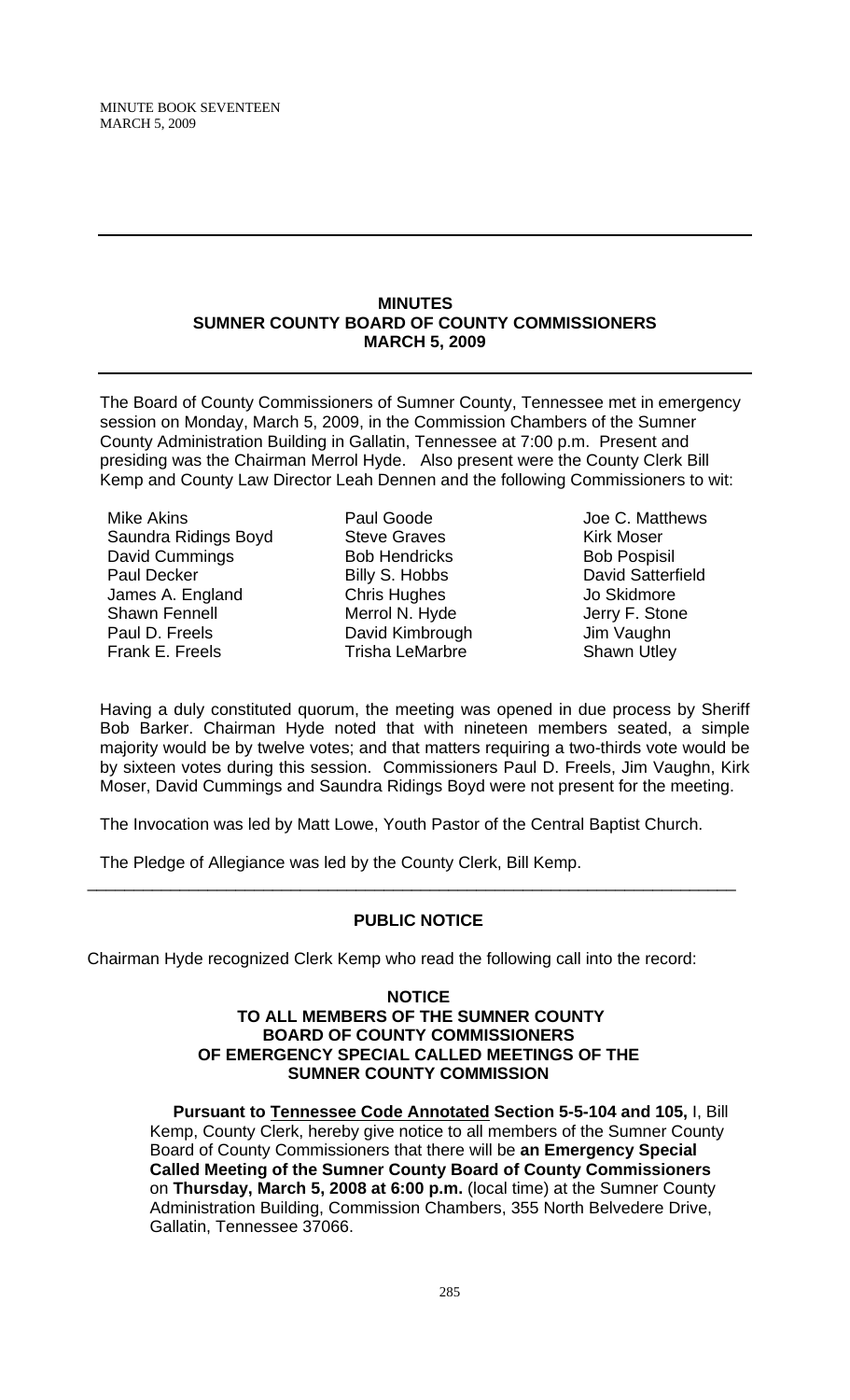Members of the County Commission should assemble as required for these meetings.

The purpose of the special meetings is to consider, deliberate and possibly vote on funding for the water and sewer line needs for the Board of Education for the Drakes Creek Middle School project.

Given the immediate need to proceed with school construction, these emergency meetings have been called by the County Executive at the request of the Education Committee Chairman.

Anyone having an interest, desiring to comment or ask questions concerning the above referenced issues is invited to attend these meetings.

THIS NOTICE EXECUTED AND DATED THIS 26<sup>TH</sup> DAY OF FEBRUARY. 2009.

\_\_\_\_\_\_\_\_\_\_\_\_\_\_\_\_\_\_\_\_\_\_\_\_\_\_\_\_\_\_\_\_\_\_\_\_\_\_\_\_\_\_\_\_\_\_\_\_\_\_\_\_\_\_\_\_\_\_\_\_\_\_

# **RECOGNITION OF THE PUBLIC**

Chairman Hyde opened the floor to allow the public to speak concerning any matter on the agenda. With no one wishing to speak, Chairman Hyde declared recognition of the public closed.

Chairman Hyde recognized Commissioner Decker who read the following resolution into the record:

\_\_\_\_\_\_\_\_\_\_\_\_\_\_\_\_\_\_\_\_\_\_\_\_\_\_\_\_\_\_\_\_\_\_\_\_\_\_\_\_\_\_\_\_\_\_\_\_\_\_\_\_\_\_\_\_\_\_\_\_\_\_\_\_\_\_\_\_\_

## **0903-01S A RESOLUTION APPROPRIATING \$1,611,761.19 TO THE BOARD OF EDUCATION FROM OCTOBER 2007 BOND PROCEEDS FOR THE DRAKES CREEK UTLITY WORK PROJECT**

 **BE IT RESOLVED** by the Sumner County Board of County Commissioners meeting in special emergency session on this the 5<sup>th</sup> day of March, 2009, that this body hereby appropriates \$1,611,761.19 to the Board of Education from October 2007 bond proceeds in order to approve and fund change orders for the Drakes Creek utility work as shown on the attached schedule (in file).

**\_\_\_\_\_\_\_\_\_\_\_\_\_\_\_\_\_\_\_\_\_\_\_\_\_\_\_\_\_\_\_\_\_\_\_\_\_\_\_\_\_\_\_\_\_\_\_\_\_\_\_\_\_\_\_\_\_\_\_\_\_\_**

Commissioner Decker moved, seconded by Commissioner Matthews, to approve the resolution. Commissioner Goode moved, seconded by Commissioner Pospisil, to suspend the rules to allow Don Long, Board of Education member, to address the matter at hand. The motion carried.

Mr. Long said \$48,000 in engineering fees were spent on the sand-filtered treatment system. He stated the net loss of changing sewer systems is \$15,000.00, and the project will be over budget by about 10 percent.

Commissioner Satterfield moved, seconded by Commissioner England, to amend the motion to reduce the amount appropriated by \$75,000.00.

The electronic vote on the amendment was recorded in the following manner:

### **REDUCE BY \$75,000**

| <b>Akins</b>    |   | Fennell     | N | Utley            | N  |
|-----------------|---|-------------|---|------------------|----|
| Graves          | N | Satterfield |   | F. Freels        | N. |
| <b>Matthews</b> | N | England     |   | <b>Hendricks</b> |    |
| LeMarbre        |   | Decker      | N | Hyde             | N  |
|                 |   | ---         |   |                  |    |